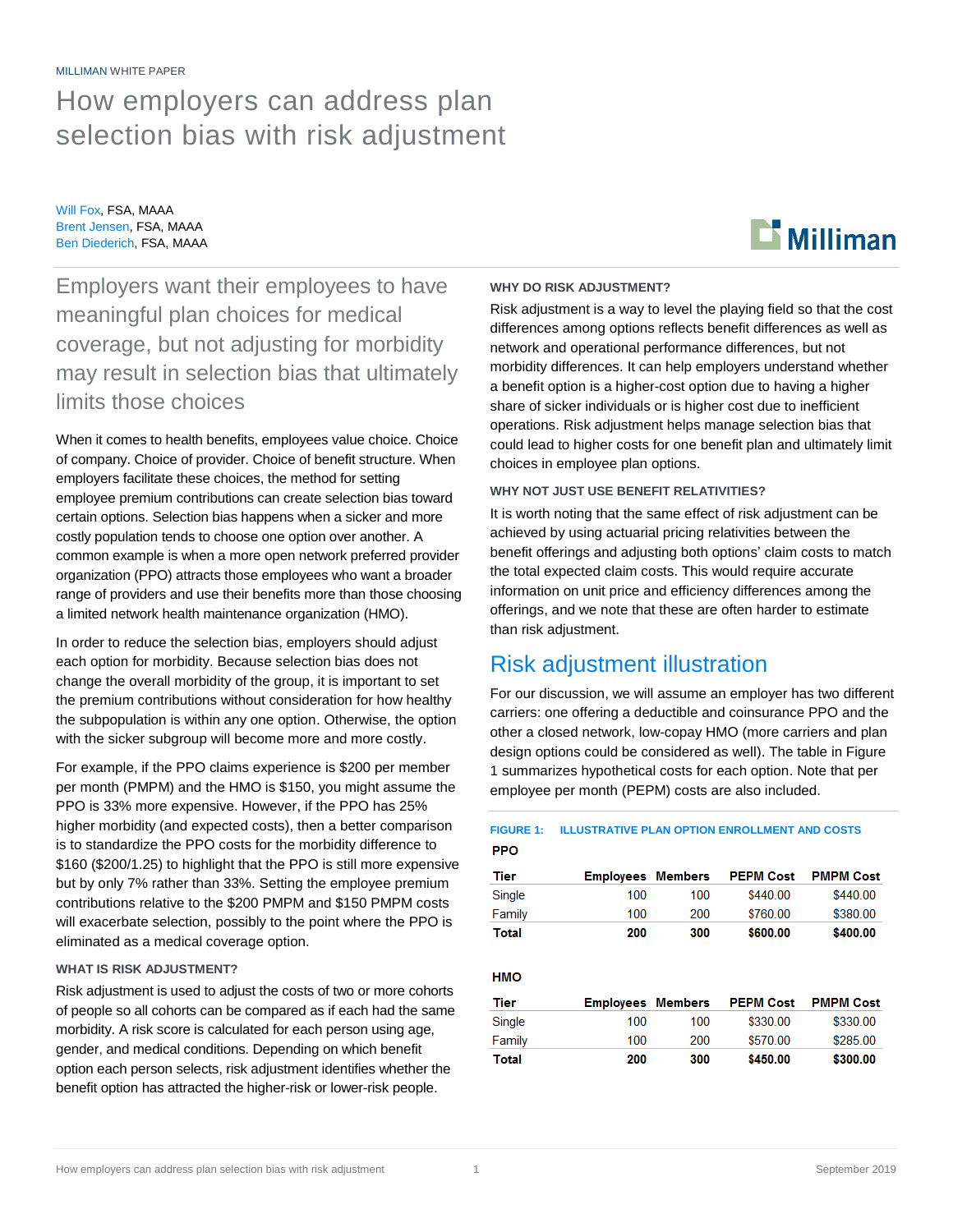The example assumes that more of the expensive people choose the PPO, the HMO provides lower copays, and the HMO costs are lower than the PPO.

First, we will demonstrate how costs and contributions for the PPO and the HMO would be calculated without risk adjustment. Then we will take the same two plans and illustrate how adjusting for risk helps remove selection bias from the contribution development and manage the risk of either option being selected against.

#### **NO RISK ADJUSTMENT**

We assume the employer's defined contribution is \$300 for each tier and benefit option. This results in the employer and employee contributions by plan and tier shown in Figure 2.

### **FIGURE 2: EMPLOYER AND EMPLOYEE CONTRIBUTIONS**

| PPO.   |             |                     |                     |
|--------|-------------|---------------------|---------------------|
|        | Original    | <b>Employer</b>     | <b>Employee</b>     |
| Tier   | <b>PEPM</b> | <b>Contribution</b> | <b>Contribution</b> |
| Single | \$440.00    | \$300.00            | \$140.00            |
| Family | \$760.00    | \$300.00            | \$460.00            |

#### **HMO**

|        | <b>Original</b> | <b>Employer</b>     | <b>Employee</b> |
|--------|-----------------|---------------------|-----------------|
| Tier   | <b>PEPM</b>     | <b>Contribution</b> | Contribution    |
| Single | \$330.00        | \$300.00            | \$30.00         |
| Family | \$570.00        | \$300.00            | \$270.00        |

Given the lower costs for the HMO with no adjustment for risk, equal employer contribution amounts result in employee contribution amounts that are much lower for the HMO. This approach will lead to selection against the PPO because the younger and healthier people will most likely choose the less expensive option.

#### **RISK ADJUSTED**

Keeping the same enrollment and costs for the PPO and the HMO, this example takes risk differences into account to adjust costs prior to setting the employee contribution amounts. We assumed that overall the employees and dependents in the HMO are younger and healthier than those in the PPO. In Figure 3, we divided the costs for each option by the risk score to calculate the risk-adjusted PEPM.

#### **FIGURE 3: RISK-ADJUSTED COSTS**

| <b>PPO</b> |             |              |                 |
|------------|-------------|--------------|-----------------|
|            | Original    | <b>Risk</b>  | <b>Adjusted</b> |
| Tier       | <b>PEPM</b> | <b>Score</b> | <b>PEPM</b>     |
| Single     | \$440.00    | 1.10         | \$400.00        |
| Family     | \$760.00    | 1.10         | \$690.00        |
|            |             |              |                 |
| HMO        |             |              |                 |
|            | Original    | <b>Risk</b>  | <b>Adjusted</b> |
| Tier       | <b>PEPM</b> | Score        | <b>PEPM</b>     |
| Single     | \$330.00    | 0.89         | \$370.00        |
| Family     | \$570.00    | 0.89         | \$640.00        |

Note that the values in all figures are rounded to the whole dollar.

With the adjusted PEPMs standardized for the morbidity of each option, we apply the fixed \$300 employer contribution to determine the risk-adjusted employee (EE) premium contributions, shown in Figure 4.



**HMO**

| <b>NIND</b> | <b>Standardized</b> | <b>Employer</b> | <b>Adjusted EE</b> |
|-------------|---------------------|-----------------|--------------------|
| Tier        | <b>PEPM</b>         | Contribution    | Contribution       |
| Single      | \$370.00            | \$300.00        | \$70.00            |
| Family      | \$640.00            | \$300.00        | \$340.00           |

Comparing the adjusted employee contributions to those from Figure 2 above, Figure 5 shows that the PPO has a decrease in the employee contributions while the lower-cost HMO has an increase in employee contributions. These adjusted employee contributions now reflect the morbidity of the entire group and are closer to reflecting the true cost performance of each option.

#### **FIGURE 5: ORIGINAL VS. ADJUSTED EE CONTRIBUTIONS**



This example illustrates that, even though the PPO is the higher-cost option, much of the cost difference is attributed to having older and/or sicker employees and dependents in that plan. To avoid driving further selection against that option, the risk-adjusted employee contributions allow the employer to set employee contributions based on the overall composite risk of the employer's group, not just the risk of those who are selecting a specific benefit option. This results in the adjusted employee contribution for the HMO subsidizing the higher costs in the PPO but creates a strategy that will reduce the risk of any option getting selected against.